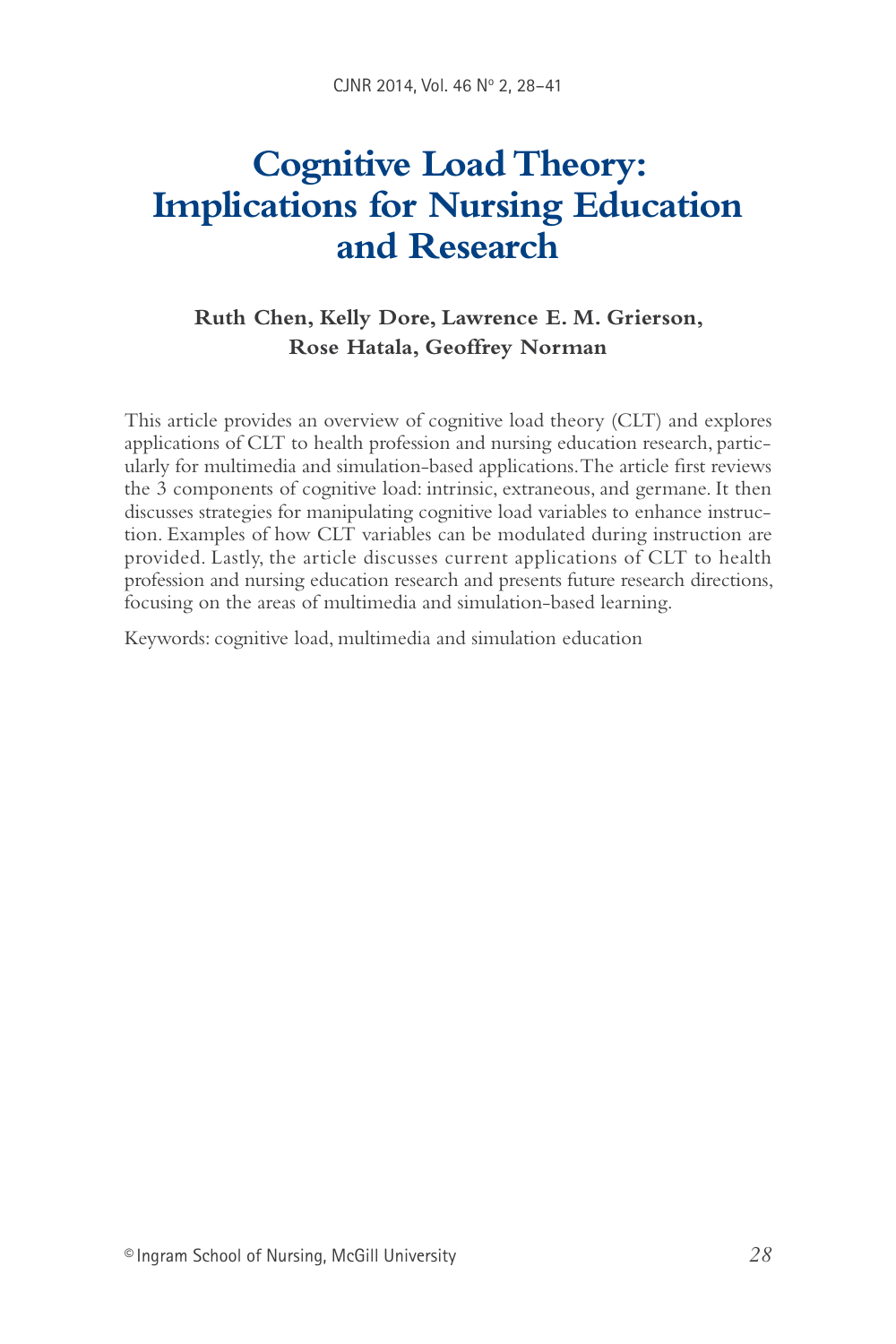# **Théorie de la charge cognitive: répercussions sur la formation et la recherche en soins infirmiers**

# **Ruth Chen, Kelly Dore, Lawrence E. M. Grierson, Rose Hatala, Geoffrey Norman**

Le présent article offre un aperçu de la théorie de la charge cognitive (TCC) et explore les applications de la TCC dans la recherche sur la formation des professionnels de la santé et des soins infirmiers, plus particulièrement les applications multimédias et fondées sur la simulation. L'article revoit tout d'abord les trois types de charge cognitive : intrinsèque, extrinsèque et germane. Il examine ensuite les stratégies permettant de manipuler les variables de la charge cognitive en vue d'améliorer l'enseignement. Des exemples montrant comment les variables de la TCC peuvent être modulées pendant l'enseignement sont fournis. Enfin, l'article discute les applications actuelles de la TCC dans le domaine de la recherche sur la formation des professionnels de la santé et des soins infirmiers et présente les orientations futures de la recherche, l'accent étant mis sur les secteurs de l'apprentissage multimédia et fondé sur la simulation.

Mots-clés : charge cognitive, apprentissage multimédia et fondé sur la simulation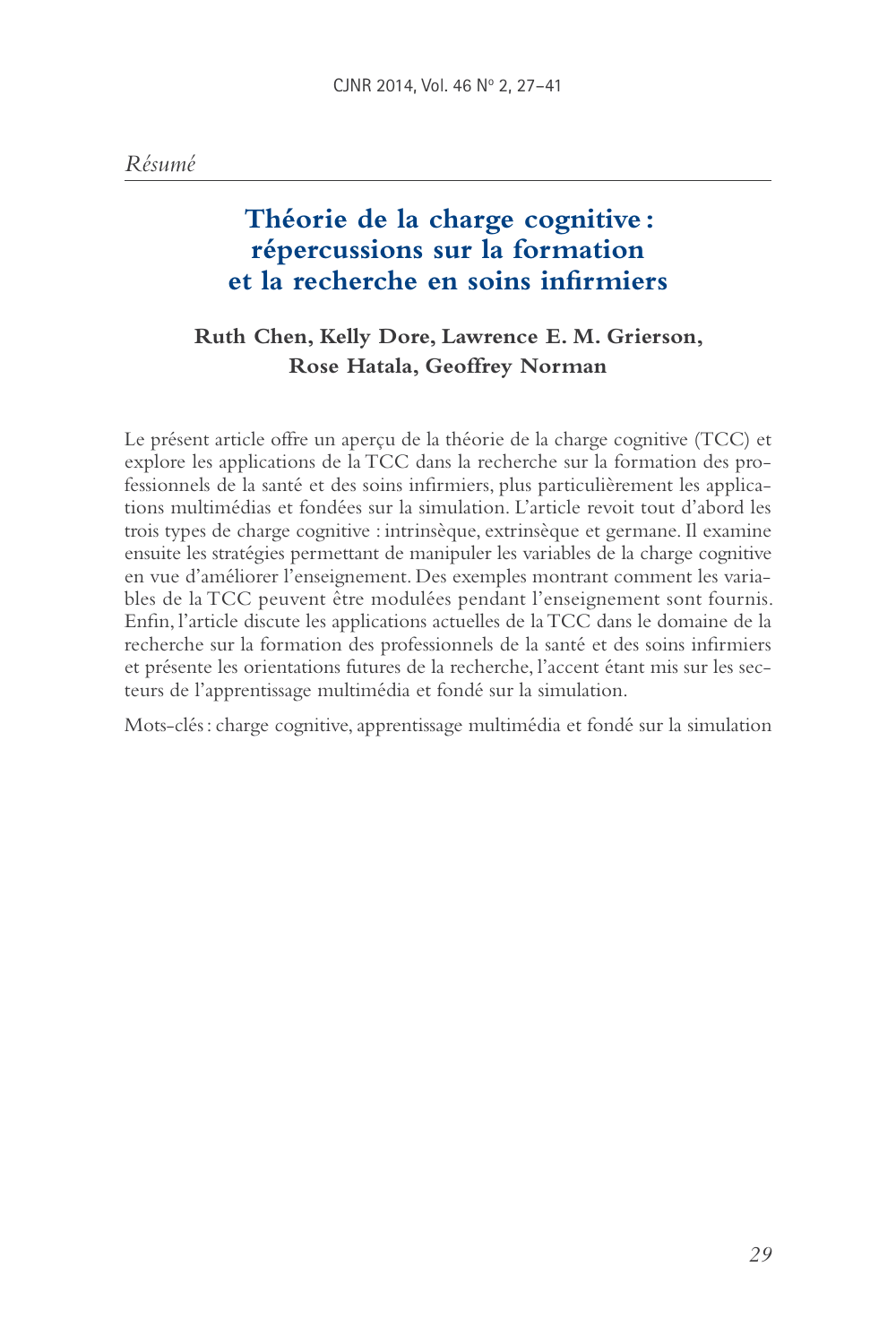Students in nursing and health education programs acquire a body of knowledge, skills, and attitudes during their education in preparation for future practice. One goal of an educator, therefore, is to create an environment of instruction where learning can take place. Cognitive load theory (CLT), derived from an understanding of human learning and memory, is explored extensively in the cognitive and education psychology literature and may be beneficial for nurse educators when designing and implementing instruction. The purpose of this article is to provide an overview of CLT and to discuss the impact of cognitive load on working memory and learning. The article will also explore how CLT has been applied in health profession education, particularly for multimedia and simulation-based applications. Finally, the implications of CLT on nursing education and research will be discussed.

#### **Working Memory, Cognitive Load Theory, and Learning**

For the purposes of this review, we present an operational definition of learning as the student's acquisition of knowledge, skills, or attitudes (Van Merriënboer, Kirschner, & Kester, 2003) that results in changes to longterm memory (Norman, 2013) and that produces an observable knowledge, behaviour, or action outcome. Central to this definition of learning is that a student receives information through multiple sensory pathways (e.g., visual, auditory inputs through pictures, words, and sounds) and creates visual and auditory representations within the cognitive system (Mayer, 2002). These representations are processed within the structures of working memory with the goal of transferring and storing the information into long-term memory.

There are three assumptions about the cognitive architecture of working memory and long-term memory. The first is that working memory is constrained and limited. Our understanding around limited working memory was first detailed by Miller (1956), who stated that an individual is capable of retaining only "seven plus or minus two" units of information at any point in time. Thus, if the quantity of information presented exceeds the capacities of a learner's working memory, then the information cannot be retained. In contrast, the second assumption is that there is virtually unlimited long-term memory, and working memory and long-term memory structures can interact. Therefore, inasmuch as information processing within working memory can be retained in the infinite stores of long-term memory, information can be brought forth from long-term memory to interact with and facilitate working memory processes (Schnotz & Kürschner, 2007). The final assumption is that the cognitive load imposed on a learner's working memory during instruction can be modulated. Thus, the student's cognitive load can be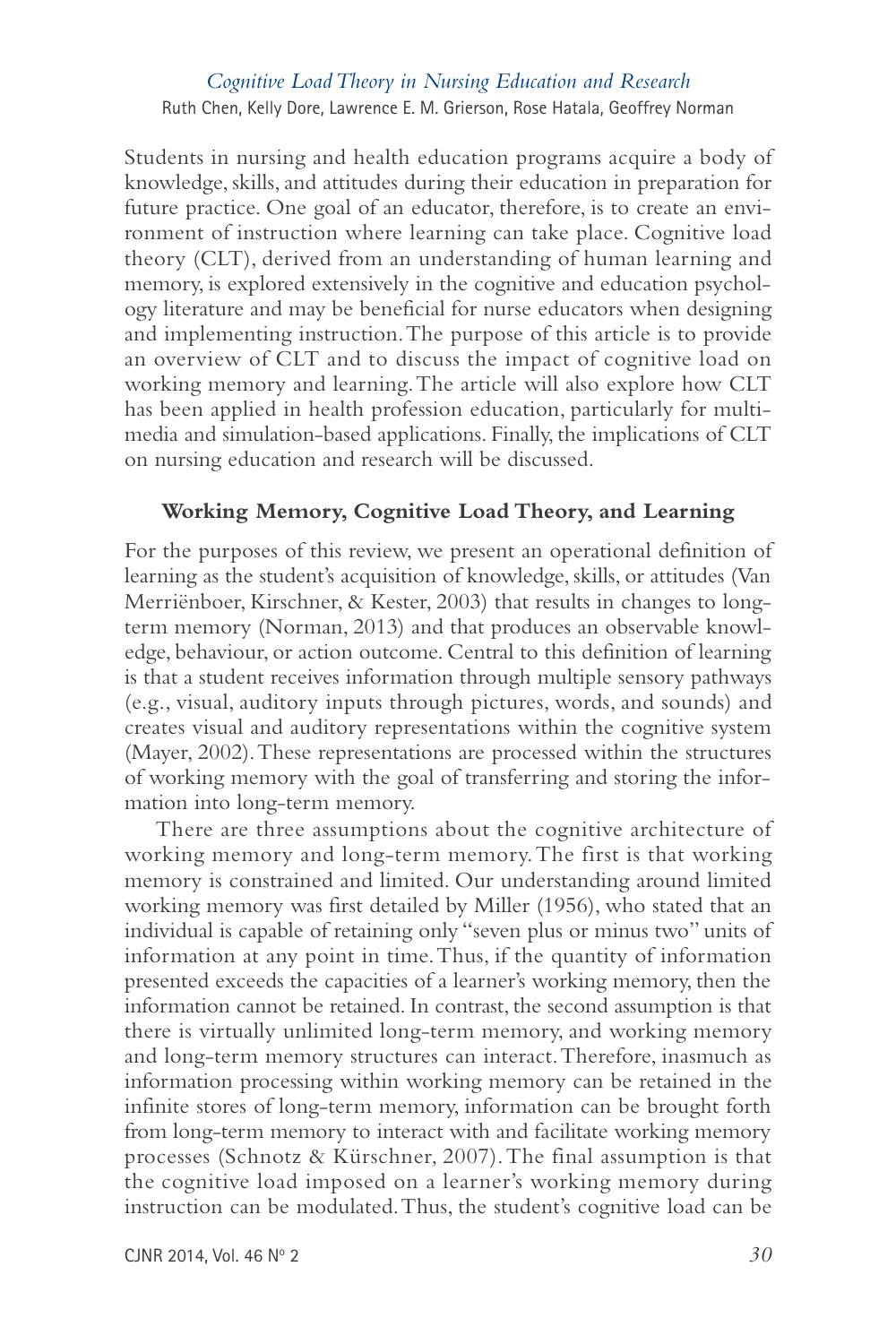increased or decreased, impacting information processing in working memory (Mousavi, Low, & Sweller, 1995).

Our understanding of CLT is historically rooted in John Sweller's (1988) work on understanding learners' problem-solving strategies. Sweller terms the cognitive resources required for complex problemsolving "cognitive processing capacity" and argues that the cognitive load imposed on a learner during problem-solving can interfere with learning. In other words, the cognitive work required to figure out how to solve a problem can interfere with one's ability to learn the actual principles that the problem is intended to teach. Given a learner's limited working memory, it is helpful for nurse educators to understand the components of cognitive load that can impact student learning.

In CLT, there are three components of cognitive load: intrinsic, extraneous, and germane (Van Merriënboer & Sweller, 2005). Intrinsic cognitive load describes the actual learning goal or task and is directly related to the quantity and complexity of the learning material. Along with the learning goal or units of information provided during instruction, intrinsic cognitive load considers the inherent difficulty of the learning goal and the learner's level of expertise in the subject matter. One measure of intrinsic cognitive load is its degree of element interactivity, which describes the number of separate components in the learning goal that would need to be held simultaneously in working memory (Leahy & Sweller, 2005). The greater the complexity of the learning goal, the greater the intrinsic cognitive load (Paas, Renkl, & Sweller, 2003). Extraneous cognitive load is attributed to features of instruction that are not necessary for learning and that therefore impose a burden on the cognitive processing ability of working memory (Sweller, Van Merriënboer, & Paas, 1998). CLT assumes an additive model for the intrinsic and extraneous cognitive load variables such that, for any particular learning task or goal, the sum of the intrinsic and extraneous load must not exceed working memory capacity (Sweller, 1994). Germane load describes the processing that promotes automation of information into long-term memory, thus facilitating learning (Paas & Van Merriënboer, 1994). Germane load has been described elsewhere as "generative cognitive processing" (Mayer, 2010) that allows the learner to "make sense of" and understand the presented material. Germane load, while increasing the overall cognitive load of the learner, is identified as distinct from extraneous load in that the instructional approaches promote, rather than detract from, understanding of the learning material. Figure 1 depicts the additive nature of the cognitive load variables. Based on these CLT principles, nurse educators must seek to keep intrinsic cognitive load within the limits of the student's working memory and to decrease extraneous cognitive load in the instructional design. Instructional design that facil-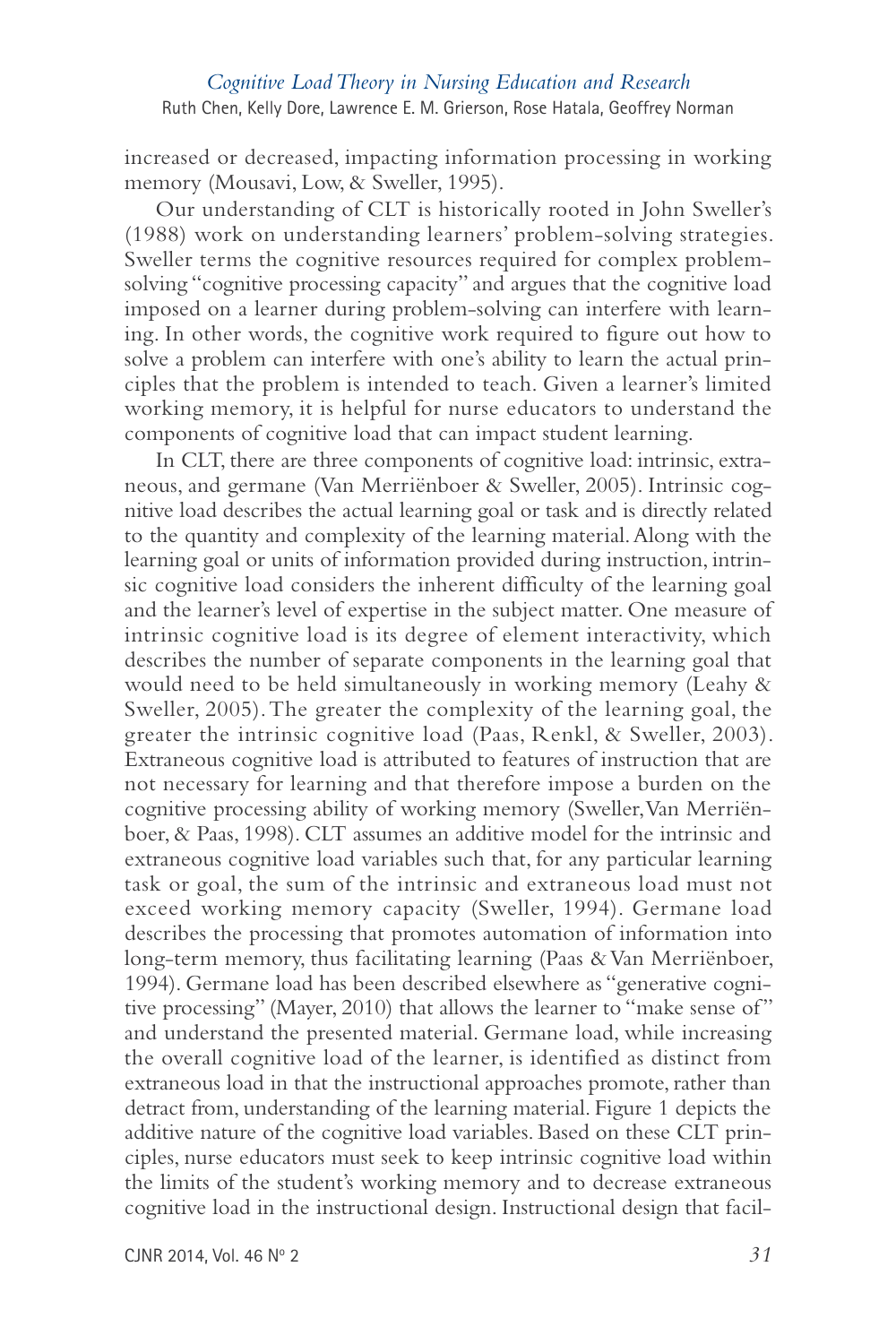itates learning, the germane load component, can then be incorporated if the extraneous load is decreased.

Identifying the appropriate amount and type of cognitive load imposed on a learner during instruction is a significant factor in the success of an educator's instructional intervention (Paas, Tuovinen, Tabbers, & Van Gerven, 2003). Poorly designed learning goals that require complex processing of multiple ideas or skills and that exceed the capacity of a learner's working memory lead to cognitive overload and decreased learning (Doolittle, McNeill, Terry, & Scheer, 2005). Either too much learning material (or material that is too complex) (high intrinsic load) or poorly designed instruction that includes unnecessary information or instructional features (high extraneous load), or a combination of both, can lead to an overload in working memory (see Figure 1, A). Instructional design can be optimized to decrease extraneous cognitive load (Figure 1, B) such that the additional working memory capacity could be used for germane cognitive processing (Figure 1, C).



## **Manipulating Cognitive Load to Optimize Working Memory**

Given the nature of the three components of cognitive load, it is possible to construct instructional materials for nursing students that optimize the cognitive load imposed on working memory and facilitate long-term retention.

CJNR 2014, Vol. 46 No 2 *32*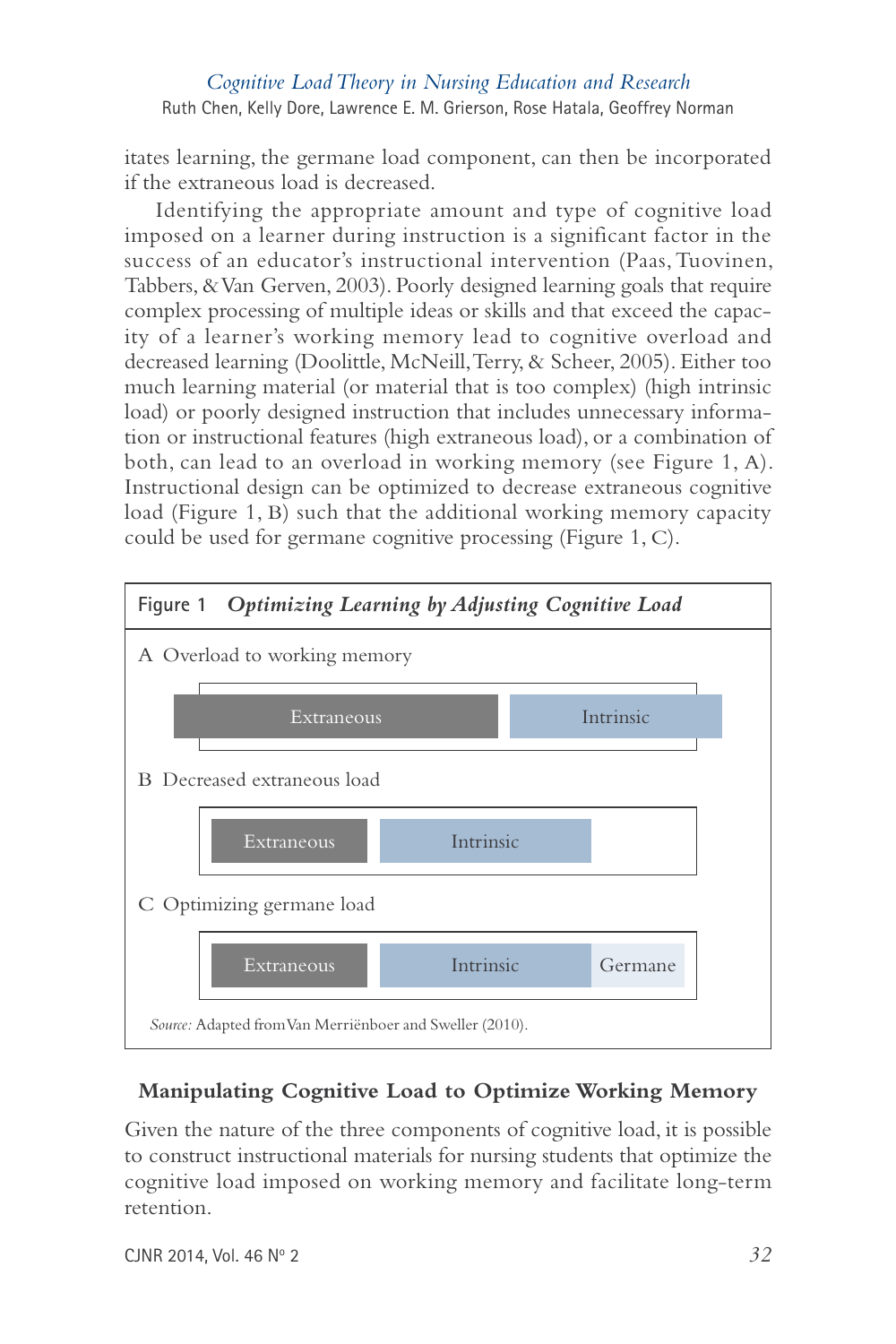#### *Approaches to Adjusting Intrinsic Cognitive Load*

The first variable, intrinsic cognitive load, describes the inherent nature of the learning task at hand and the student's expertise in the subject matter. Therefore, modifying intrinsic cognitive load necessarily involves changing the learning task by either adding or subtracting the amount and complexity of the material to be learned. If a learning goal remains unchanged, the intrinsic cognitive load is considered unchangeable.

#### *Approaches to Minimizing Extraneous Cognitive Load*

The cognitive and educational psychology literatures contain many studies of strategies for minimizing extraneous cognitive load. Even a basic survey of these strategies can yield significant applications for nursing education. This review will not provide a comprehensive overview of all strategies that have been explored to minimize extraneous load but will highlight a few strategies.

The Worked Example Effect was one of the first reported strategies for minimizing extraneous cognitive load. Research compared students who were provided with explicit details regarding the steps necessary to solve a problem and students who were not provided such details and were therefore required to figure out what those steps might be on their own (Sweller et al., 1998). Through seeing worked examples, students were able to focus on the particular learning goal in the instructional session rather than expending cognitive resources attempting to solve the problem in an unsystematic or trial-and-error manner. Another approach to minimizing extraneous cognitive load is the Split Attention Principle (Ayres & Sweller, 2005). Studies by Ayres, Sweller, and others have found that students who were required to focus on multiple disparate objects at once (e.g., a diagram and text description that were separated on a page) experienced increased extraneous cognitive load compared to students who focused on objects that were integrated (e.g., a text description placed next to the appropriate part of a diagram) (Chandler & Sweller, 1991). This principle was applicable not only for visual information but also when there was competing auditory information during instruction. In one study, learning and retention significantly decreased when students received instruction that included narration and accompanying background music in comparison to students who received the narration without background music (Moreno & Mayer, 2001). A third strategy for reducing extraneous cognitive load is the Modality Principle (Low & Sweller, 2005). Even as working memory is limited, the learner's visual and auditory pathways within working memory can function synergistically to process instructional material. For example, if a diagram has accompanying text, educators can decrease extraneous cognitive load by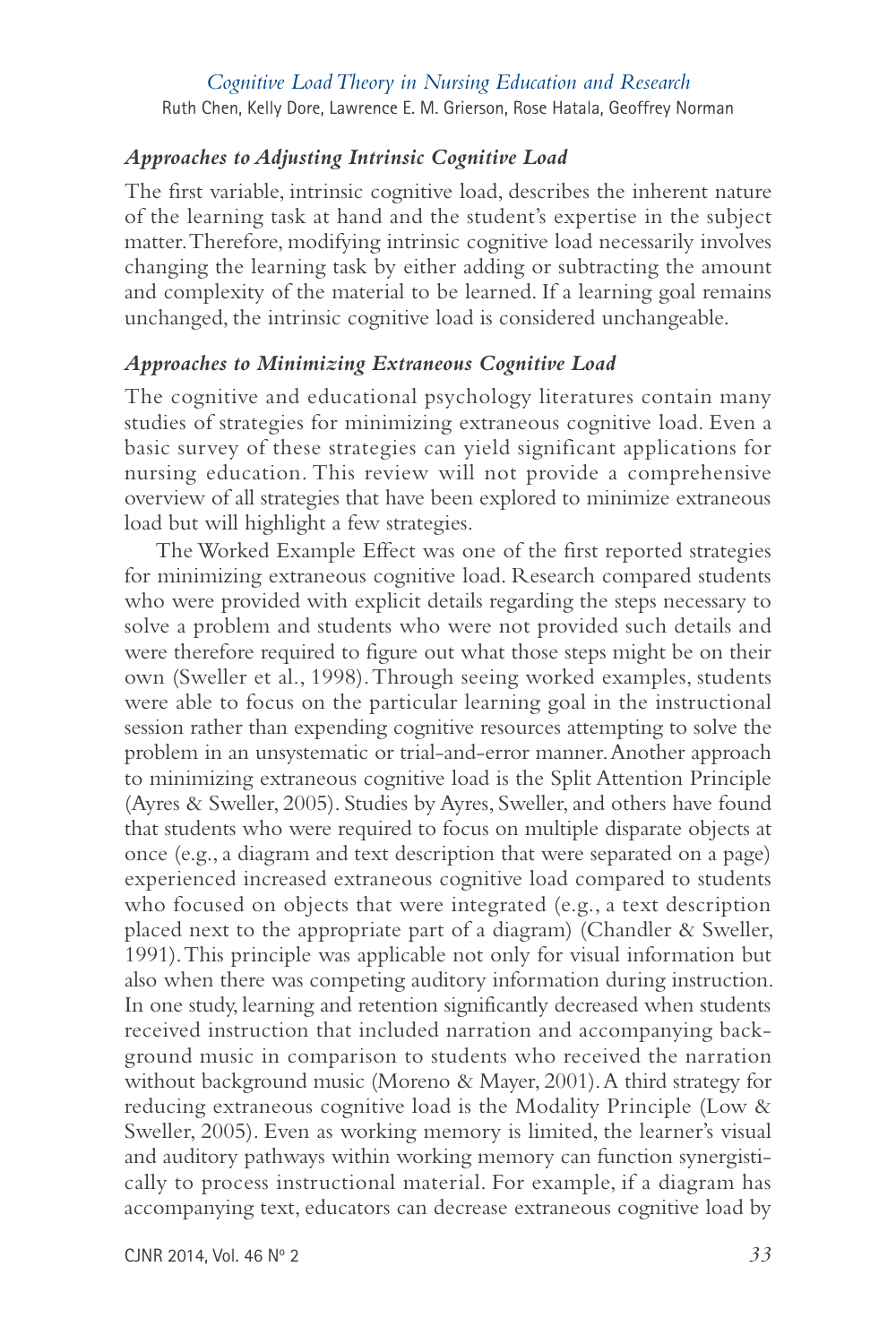converting the text into an auditory narration while maintaining the diagram in the visual format. Through the Modality Principle, instructional design is optimized when visual and auditory processing pathways can both be engaged.

#### *Approaches to Fostering Germane Load*

Germane load is the cognitive load resulting from activity in working memory that facilitates learning beyond simple task performance (Schnotz & Kürschner, 2007). While extraneous cognitive load interferes with learning by unproductively overtaxing working memory, germane cognitive load promotes acquisition and automation of information into long-term memory (Paas et al., 2003). Therefore, efforts both to decrease extraneous load and to increase germane load during instruction are advocated, with the goal that the total cognitive load does not exceed working memory capacity (Van Merriënboer & Sweller, 2005). Paas and Van Merriënboer (1994) discuss the Variability Effect, whereby increases in the variability of learning tasks may contribute to increased cognitive load but result in improved learning outcomes. This would seem to contradict the previous examples highlighting the negative effects of increased extraneous cognitive load on learning. Indeed, the initial explorations of CLT variables focused on intrinsic cognitive load and strategies for decreasing extraneous cognitive load. The concept of germane load was introduced later, when researchers discovered that some forms of instruction that ostensibly increased cognitive load were found to be beneficial for learning. Another strategy for fostering germane learning processes was to encourage students to make active comparisons and to articulate the differences across examples from different categories (Gerjets, Scheiter, & Schuh, 2008). This approach, while increasing cognitive demands on the learner, facilitated, rather than detracted from, learning. Another study explored both providing worked examples (to decrease extraneous cognitive load) and prompting students to identify underlying principles illustrated by the examples of instruction (to enhance germane load). In this study, worked examples were gradually phased out as the learners improved their understanding of the instructional materials and were then encouraged to articulate the underlying principles for the worked examples (Atkinson, Renkl, & Merrill, 2003). This instructional approach was found to significantly improve learning and transfer. The results are consistent with those of other instructional approaches that attempt to facilitate germane cognitive load by asking students to provide self-explanations of the principles highlighted in the instructional material (Chi, Bassok, Lewis, Reimann, & Glaser, 1989).

Defining what constitutes extraneous cognitive load versus germane cognitive load can be difficult. Depending on the learning goal, the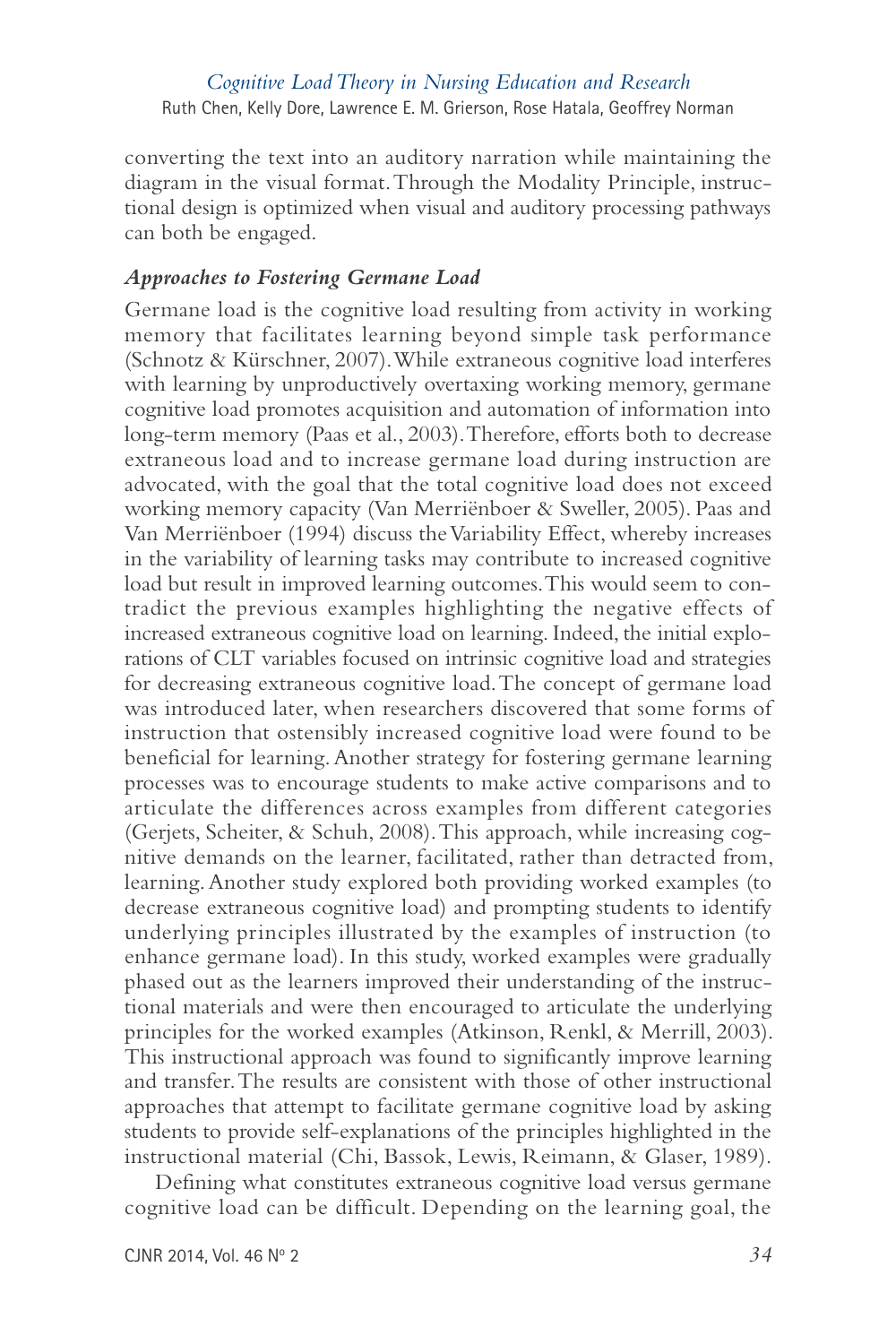instructional design, and the level of learner expertise, factors contributing to extraneous load in one group of learners may serve to facilitate germane load in another group (Paas, Renkl, & Sweller, 2004). Therefore, instructional strategies that increase the cognitive load on working memory may end up contributing to extraneous or germane load. Determining which form of cognitive load is attributable to the instructional design may at times be done post hoc (De Jong, 2010).

### *Measurement of Cognitive Load Variables*

Sweller (1988) proposed a few strategies to measure cognitive load variables given that direct measures were not available; intrinsic cognitive load could be correlated with the number of units of information a learner was required to hold in working memory or with the degree of complexity in the instructional material. Two decades later, Schnotz and Kürschner (2007) reiterated that there was no definitive way to measure cognitive load variables beyond the general estimating approaches employed in the literature. Three strategies the authors highlight are as follows: asking learners for subjective ratings of perceived cognitive load, measuring physiologic parameters, and applying performance-based measures. While elaboration of the three approaches described by Schnotz and Kürschner is beyond the scope of this review, it is helpful to know that quantitative measures of cognitive load are beginning to appear in the literature (Leppink, Paas, Vleuten, Gog, & Merriënboer, 2013). Such measurement scales may be useful in instructional design and evaluation of instructional variables.

#### **Current Applications of Cognitive Load Theory in Education Research**

The principles of CLT and its applications to health profession education research have been discussed with increasing frequency over the past several years, especially with respect to CLT and multimedia learning (Cook et al., 2012; Grunwald & Corsbie-Massay, 2006; Mayer, 2010; Van Merriënboer & Sweller, 2010). Multimedia learning in health profession education includes any approach that incorporates visual, auditory, and/or multisensory experience(s) into the instructional design. Therefore, with the increase in multimedia applications and other learning technologies such as high-fidelity simulation, there has been a concomitant increase in discussion regarding how these learning aids might impact on cognitive load and working memory. The literature on health profession education research includes studies that call for the application of CLT principles to instructional design, studies that have used CLT as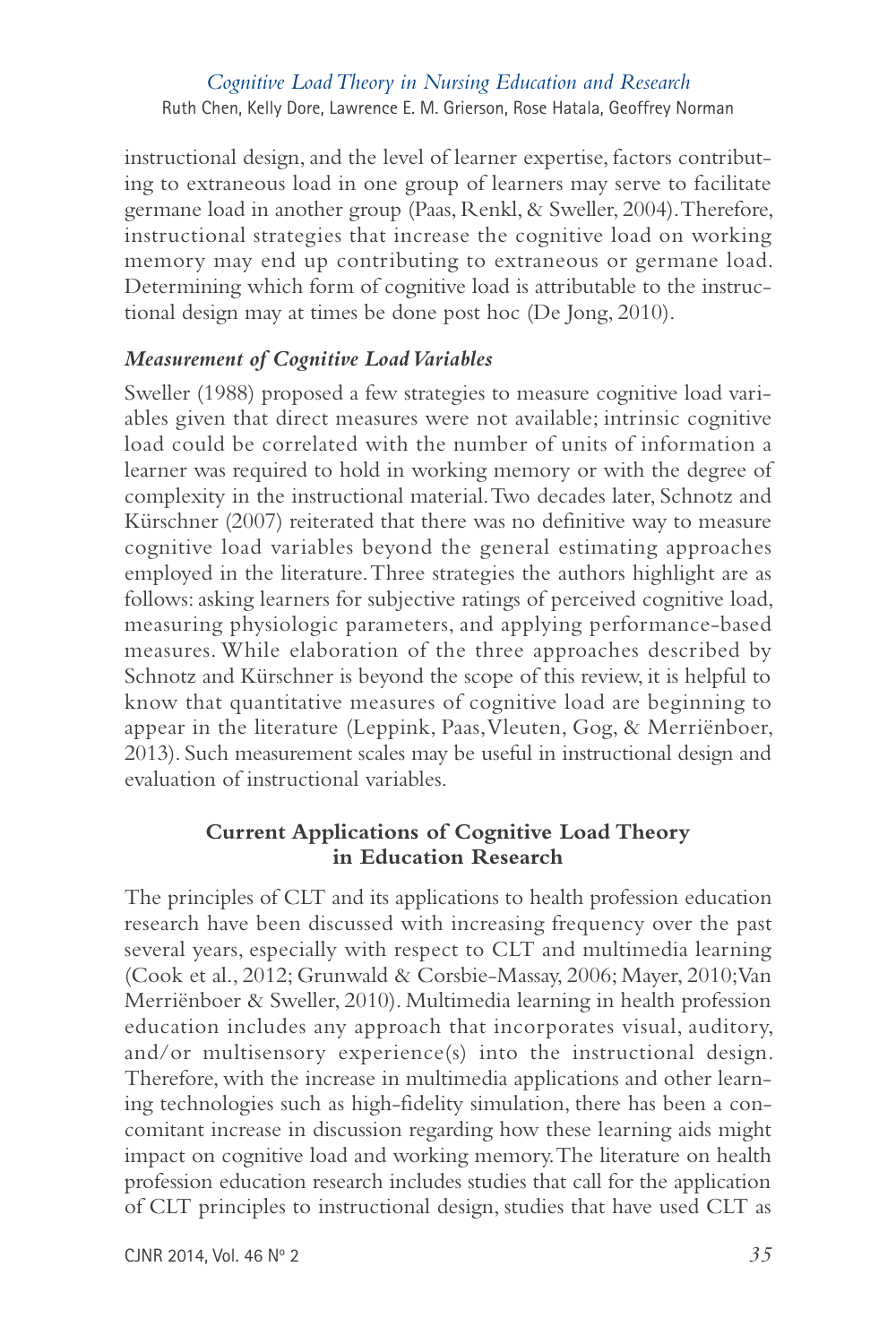the framework for instructional design, and review articles providing support for how to apply CLT to health profession education.

The literature calling for the application of cognitive load principles to instructional design includes studies with virtual patients and the use of computer animations in medical education (Cook, 2009; Ruiz, Cook, & Levinson, 2009). The authors highlight the need to evaluate technology- and multimedia-based instruction through the lens that these more technologically sophisticated instructional formats might hinder learning by placing increased extraneous cognitive load on the learner. They challenge an unquestioning uptake of learning technologies and multimedia applications that do not adequately consider the instructional aims, the learner characteristics, and the evaluation metrics from a cognitive load perspective.

Other health profession education studies have applied the principles of CLT to the instructional design (Holzinger, Kickmeier-Rust, Wassertheurer, & Hessinger, 2009; Stark, Kopp, & Fischer, 2011) and illustrate how CLT offers a useful framework for evaluating the effectiveness of instructional designs and approaches. Holzinger et al. (2009) evaluated the effectiveness of a hemodynamics simulation instructional group in comparison with a text-based instruction group and a group who received the simulation instruction with additional feedback and support. The learning benefit occurred only when additional instructional feedback and support were provided to the simulation-based learning group; otherwise, the simulation group did not demonstrate improved learning outcomes in comparison with the text-based instruction group. Because a fourth intervention group (text-based instruction with instructional support) was not included, it was difficult to ascertain whether these same learning benefits would persist if the additional support were provided to students in a text-based learning environment. The authors interpreted the findings through the lens of CLT and interpreted the simulation-only instruction format as resulting in cognitive overload, but providing the additional support of instruction with the simulations facilitated learning and processing of hemodynamics instruction. Further more, simulation-only instruction could be seen as contributing to excessive extraneous cognitive load, but providing the additional feedback and support during instruction could facilitate germane processing.

Stark et al. (2011) explored the variables of example format and feedback in managing the cognitive load of medical students receiving hypertension and hyperthyroidism instruction. Results suggest that offering students erroneous examples with feedback that elaborated on the correct responses improved student performance, whereas erroneous examples without the elaborated feedback resulted in decreased performance. Furthermore, there was a greater positive learning effect of elabo-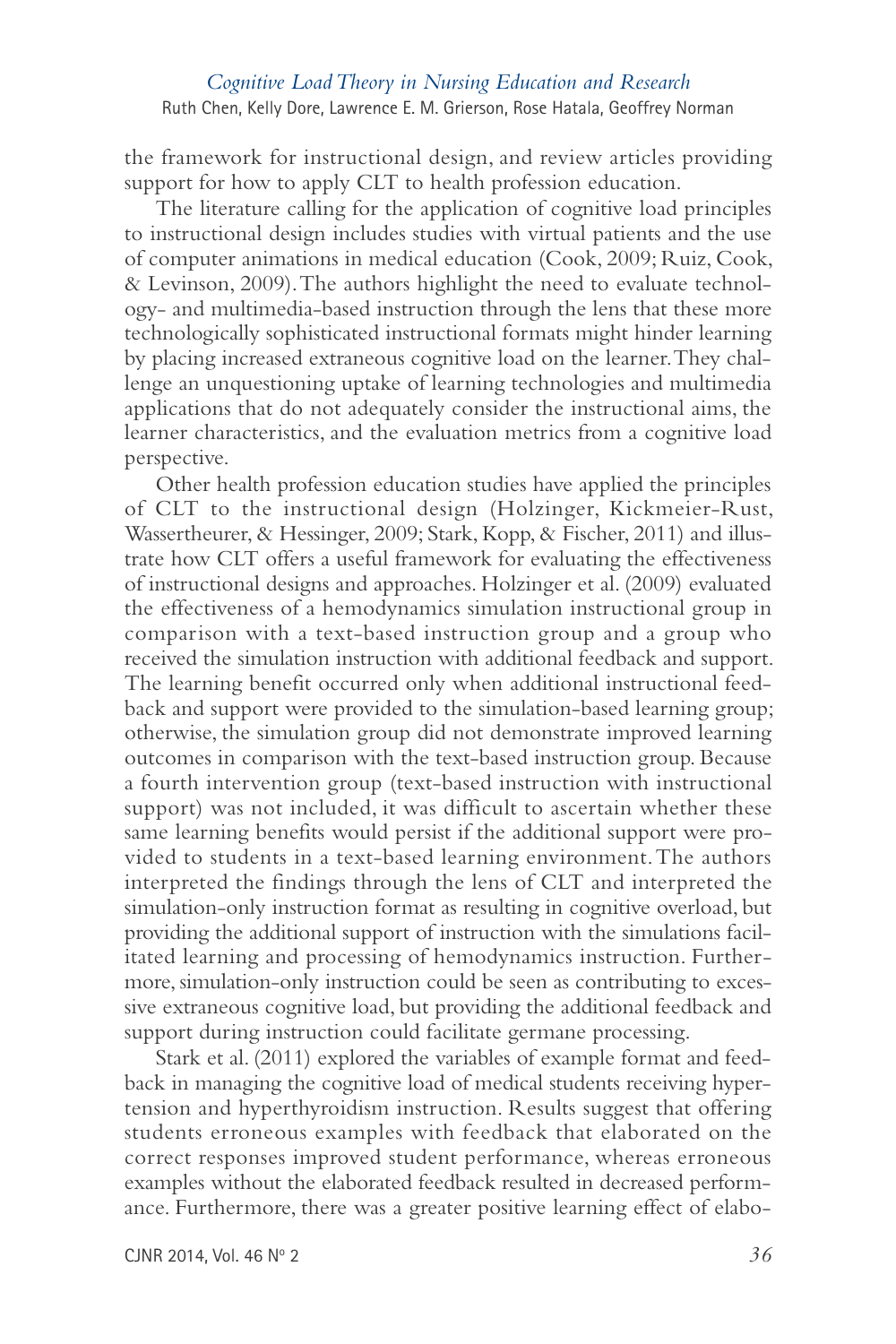ration feedback when the difficulty of the learning domain increased (i.e., from instruction in hypertension to instruction in hyperthyroidism). Such studies demonstrate the ways in which CLT, and evaluation of instructional design with the goal of minimizing extraneous cognitive load and facilitating germane load, can contribute to nursing education and research.

Several review studies have highlighted the contributions that CLTbased approaches can make to health profession education, from general overviews discussing CLT as a potential framework (Patel, Yoskowitz, & Arocha, 2009; Rikers, Van Gerven, & Schmidt, 2004; Valcke & De Wever, 2006), to specific applications in the development of anatomy animations in medical education (Khalil, Paas, Johnson, & Payer, 2005a, 2005b). Discussion of CLT for the design of instructional material in health profession education includes strategies that reduce extraneous cognitive load, facilitate germane cognitive load, and incorporate learner expertise into instructional approaches (Van Merriënboer & Sweller, 2010).

#### *Applications of Cognitive Load Theory in Nursing Education and Research*

Currently, there are no known studies employing CLT as a framework for the design and evaluation of nursing education and research. General areas such as cognition and decision-making in nursing practice are explored and many other frameworks are discussed in the literature. For example, high-fidelity simulation and other multimedia applications are being incorporated into nursing education with enthusiasm and rapid acceptance. Frameworks used to guide the development of simulationbased learning include behavioural, constructivist, and experiential learning approaches (Kaakinen & Arwood, 2009) and focus on instructional design within a paradigm similar to that in a study by La Rochelle et al. (2012) evaluating an authenticity-based or context-based approach to instruction. The underlying premise of these approaches is that students learn best when placed in authentic learning environments that closely approximate clinical settings, because this optimizes learner motivation and emotional engagement. As stated in the study by La Rochelle et al. (2012), evaluating these learning modalities through the lens of cognitive load imposed on learners would allow educators to consider how best to use these applications and modalities in nursing education. Some have called for reconsideration of frameworks such as constructivist or experiential learning approaches (Kirschner, Sweller, & Clark, 2006). Others in simulation-based nursing education have called for a similar reconsideration (Sanford, 2010; Schiavenato, 2009). Therefore, application of CLT to nursing education research presents a promising avenue for exploration.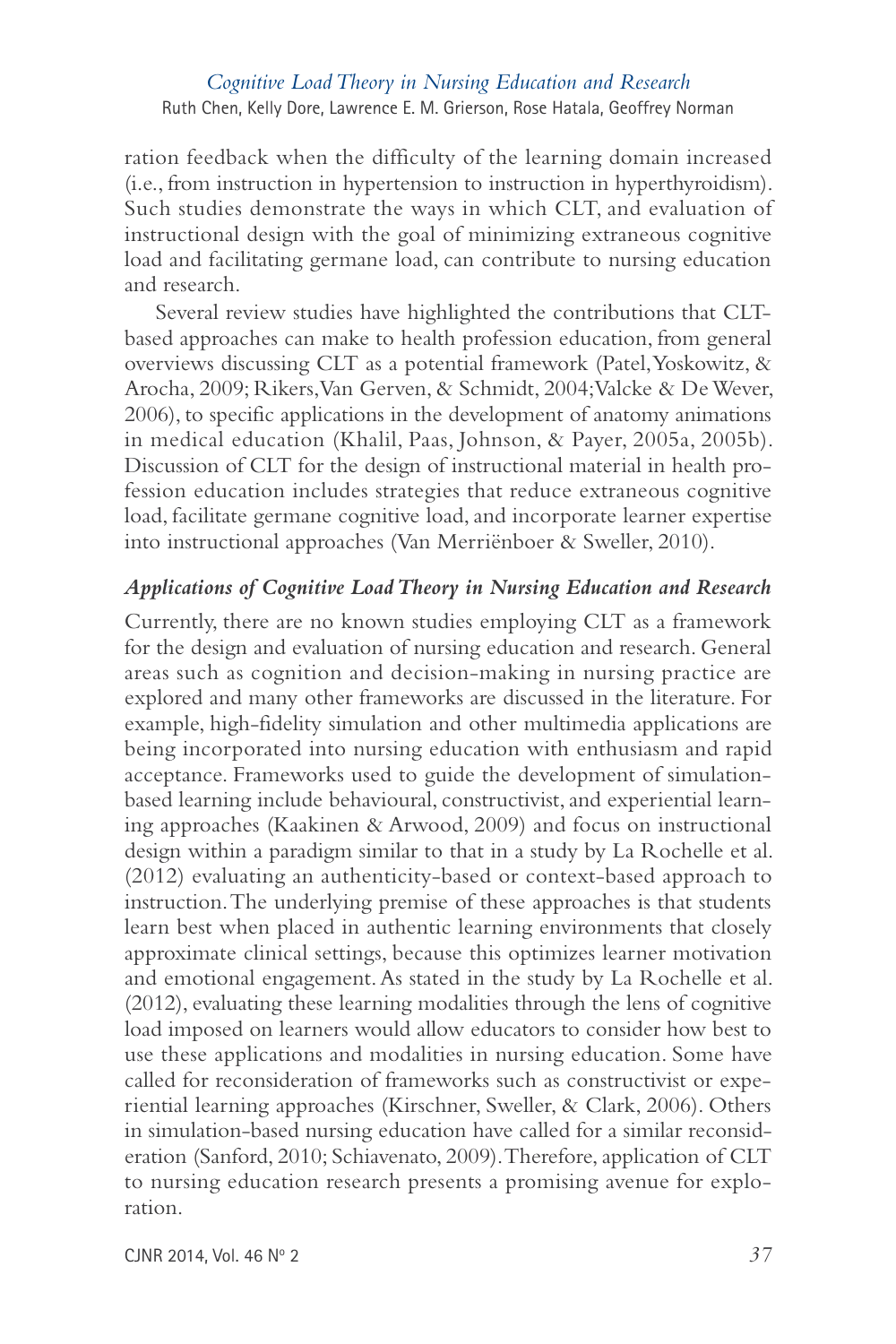#### **Implications and Future Directions for Nursing Education Research**

This article has provided an overview of cognitive load theory and presented principles that have been explored in cognitive and education psychology. CLT as a framework for instructional design and evaluation is the subject of increasing attention in health profession education research, particularly within the realm of multimedia and simulationbased learning applications. Nurse educators and researchers can contribute to nursing education research by applying CLT principles to evaluate instructional design and educational effectiveness.

#### **References**

- Atkinson, R. K., Renkl, A., & Merrill, M. M. (2003). Transitioning from studying examples to solving problems: Effects of self-explanation prompts and fading worked-out steps. *Journal of Educational Psychology, 95*(4), 774.
- Ayres, P., & Sweller, J. (2005). The split-attention principle in multimedia learning. In R. Mayer (Ed.), *Cambridge handbook of multimedia learning* (pp. 135– 146). Cambridge: Cambridge University Press.
- Chandler, P., & Sweller, J. (1991). Cognitive load theory and the format of instruction. *Cognition and Instruction, 8*(4), 293–332.
- Chi, M. T., Bassok, M., Lewis, M. W., Reimann, P., & Glaser, R. (1989). Selfexplanations: How students study and use examples in learning to solve problems. *Cognitive Science, 13*(2), 145–182.
- Cook, D. A. (2009). The failure of e-learning research to inform educational practice, and what we can do about it. *Medical Teacher, 31*(2), 158–162.
- Cook, D. A., Brydges, R., Hamstra, S. J., Zendejas, B., Szostek, J. H., Wang, A. T., & Hatala, R. (2012). Comparative effectiveness of technology-enhanced simulation versus other instructional methods: A systematic review and metaanalysis. *Simulation in Healthcare, 7*(5), 308–320.
- De Jong, T. (2010). Cognitive load theory, educational research, and instructional design: Some food for thought. *Instructional Science, 38*(2), 105–134.
- Doolittle, P. E., McNeill, A. L., Terry, K. P., & Scheer, S. B. (2005). Multimedia, cognitive load and pedagogy. In S. Mishra & R. C. Sharma (Eds.), *Interactive multimedia in education and training* (pp. 184–212). Hershey, PA: Idea Group.
- Gerjets, P., Scheiter, K., & Schuh, J. (2008). Information comparisons in example-based hypermedia environments: Supporting learners with processing prompts and an interactive comparison tool. *Educational Technology Research and Development, 56*(1), 73–92.
- Grunwald, T., & Corsbie-Massay, C. (2006). Guidelines for cognitively efficient multimedia learning tools: Educational strategies, cognitive load, and interface design. *Academic Medicine, 81*(3), 213–223.
- Holzinger, A., Kickmeier-Rust, M. D., Wassertheurer, S., & Hessinger, M. (2009). Learning performance with interactive simulations in medical education:

CJNR 2014, Vol. 46 No 2 *38*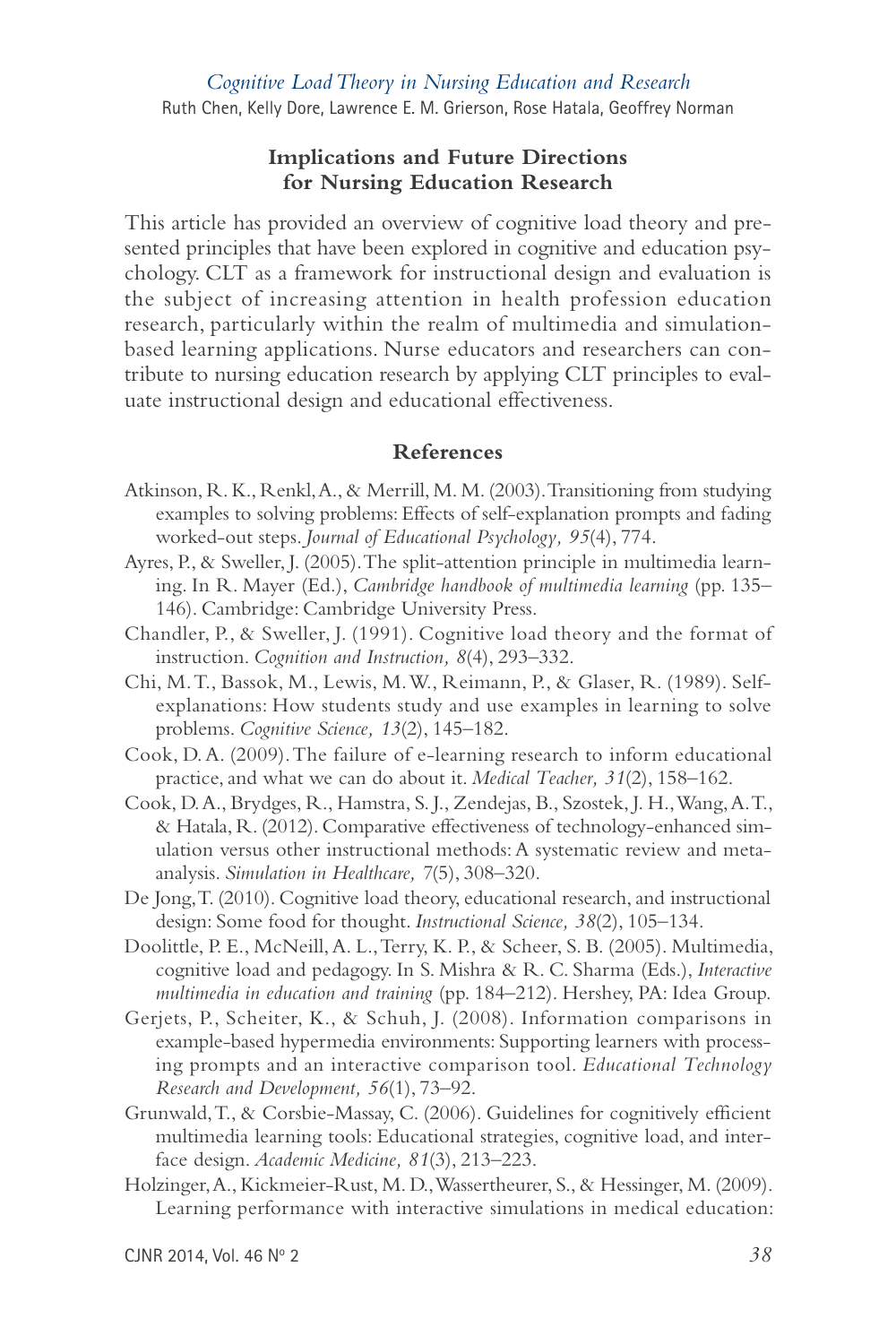*Cognitive Load Theory in Nursing Education and Research*

Ruth Chen, Kelly Dore, Lawrence E. M. Grierson, Rose Hatala, Geoffrey Norman

Lessons learned from results of learning complex physiological models with the HAEMOdynamics SIMulator. *Computers and Education, 52*(2), 292–301.

- Kaakinen, J., & Arwood, E. (2009). Systematic review of nursing simulation literature for use of learning theory. *International Journal of Nursing Education Scholarship, 6*(1). Retrieved May 16, 2013, from http://www.degruyter.com. libaccess.lib.mcmaster.ca/view/j/ijnes.2009.6.1/ijnes.2009.6.1.1688/ijnes. 2009.6.1.1688.xml.
- Khalil, M. K., Paas, F., Johnson, T. E., & Payer, A. F. (2005a). Design of interactive and dynamic anatomical visualizations: The implication of cognitive load theory. *Anatomical Record Part B: The New Anatomist, 286*(1), 15–20.
- Khalil, M. K., Paas, F., Johnson, T. E., & Payer, A. F. (2005b). Interactive and dynamic visualizations in teaching and learning of anatomy: A cognitive load perspective. *Anatomical Record Part B: The New Anatomist, 286*(1), 8–14.
- Kirschner, P.A., Sweller, J., & Clark, R. E. (2006). Why minimal guidance during instruction does not work: An analysis of the failure of constructivist, discovery, problem-based, experiential, and inquiry-based teaching. *Educational Psychologist, 41*(2), 75–86.
- LaRochelle, J. S., Durning, S. J., Pangaro, L. N., Artino, A. R., van der Vleuten, C., & Schuwirth, L. (2012). Impact of increased authenticity in instructional format on preclerkship students' performance: A two-year, prospective, randomized study. *Academic Medicine: Journal of the Association of American Medical Colleges, 87*(10), 1341–1347.
- Leahy, W., & Sweller, J. (2005). Interactions among the imagination, expertise reversal, and element interactivity effects. *Journal of Experimental Psychology: Applied, 11*(4), 266–276.
- Leppink, J., Paas, F., Vleuten, C. P. M., Gog, T., & Merriënboer, J. J. G. (2013). Development of an instrument for measuring different types of cognitive load. *Behavior Research Methods, 45*(4), 1058–1072.
- Low, R., & Sweller, J. (2005). The modality principle in multimedia learning. In R. Mayer (Ed.), *Cambridge handbook of multimedia learning* (pp. 147–158). Cambridge: Cambridge University Press.
- Mayer, R. E. (2002). Cognitive theory and the design of multimedia instruction: An example of the two-way street between cognition and instruction. *New Directions for Teaching and Learning, 2002*(89), 55–71.
- Mayer, R. E. (2010). Applying the science of learning to medical education. *Medical Education, 44*(6), 543–549.
- Miller, G. A. (1956). The magical number seven, plus or minus two: Some limits on our capacity for processing information. *Psychological Review, 63*(2), 81– 97.
- Moreno, R., & Mayer, R. E. (2001). *Designing for understanding: A learner-centered approach to multimedia learning.* Paper presented at Ninth International Conference on Human-Computer Interaction, New Orleans, August 5–10. Retrieved May 16, 2013, from http://pdf.aminer.org/000/240/789/designing\_coherent\_multimedia\_presentations.pdf.
- Mousavi, S. Y., Low, R., & Sweller, J. (1995). Reducing cognitive load by mixing auditory and visual presentation modes. *Journal of Educational Psychology, 87*(2), 319–334.

CJNR 2014, Vol. 46 No 2 *39*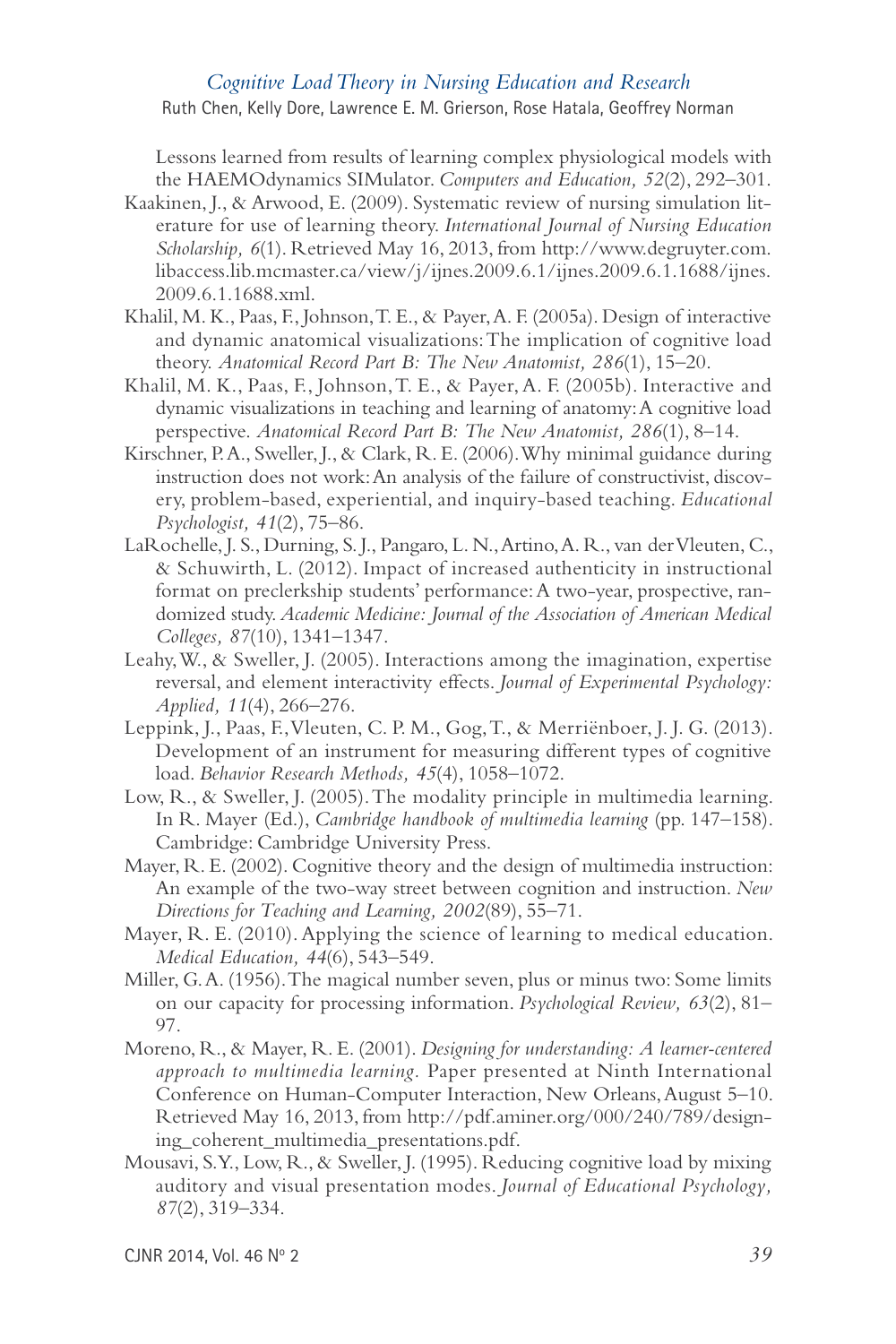- Norman, G. (2013). Working memory and mental workload. *Advances in Health Sciences Education: Theory and Practice, 18*(2), 163–165.
- Paas, F., Renkl, A., & Sweller, J. (2003). Cognitive load theory and instructional design: Recent developments. *Educational Psychologist, 38*(1), 1–4.
- Paas, F., Renkl, A., & Sweller, J. (2004). Cognitive load theory: Instructional implications of the interaction between information structures and cognitive architecture. *Instructional Science, 32*(1), 1–8.
- Paas, F., Tuovinen, J. E., Tabbers, H., & Van Gerven, P. W. (2003). Cognitive load measurement as a means to advance cognitive load theory. *Educational Psychologist, 38*(1), 63–71.
- Paas, F. G. W. C., & Van Merriënboer, J. J. G. (1994). Variability of worked examples and transfer of geometrical problem-solving skills: A cognitive-load approach. *Journal of Educational Psychology, 86*(1), 122–123.
- Patel, V. L., Yoskowitz, N. A., & Arocha, J. F. (2009). Towards effective evaluation and reform in medical education: A cognitive and learning sciences perspective. *Advances in Health Sciences Education, 14*(5), 791–812.
- Rikers, R. M., Van Gerven, P.W., & Schmidt, H. G. (2004). Cognitive load theory as a tool for expertise development. *Instructional Science, 32*(1-2), 173–182.
- Ruiz, J. G., Cook, D. A., & Levinson, A. J. (2009). Computer animations in medical education: A critical literature review. *Medical Education, 43*(9), 838– 846.
- Sanford, P. G. (2010). Simulation in nursing education: A review of the research. *Qualitative Report, 15*(4), 1006–1011.
- Schiavenato, M. (2009). Reevaluating simulation in nursing education: Beyond the human patient simulator. *Journal of Nursing Education, 48*(7), 388–394.
- Schnotz, W., & Kürschner, C. (2007). A reconsideration of cognitive load theory. *Educational Psychology Review, 19*(4), 469–508.
- Stark, R., Kopp, V., & Fischer, M. R. (2011). Case-based learning with worked examples in complex domains: Two experimental studies in undergraduate medical education. *Learning and Instruction, 21*(1), 22–33.
- Sweller, J. (1988). Cognitive load during problem solving: Effects on learning. *Cognitive Science, 12*(2), 257–285.
- Sweller, J. (1994). Cognitive load theory, learning difficulty, and instructional design. *Learning and Instruction, 4*(4), 295–312.
- Sweller, J., Van Merriënboer, J. J., & Paas, F. G. (1998). Cognitive architecture and instructional design. *Educational Psychology Review, 10*(3), 251–296.
- Valcke, M., & De Wever, B. (2006). Information and communication technologies in higher education: Evidence-based practices in medical education. *Medical Teacher, 28*(1), 40–48.
- Van Merriënboer, J. J., Kirschner, P. A., & Kester, L. (2003). Taking the load off a learner's mind: Instructional design for complex learning. *Educational Psychologist, 38*(1), 5–13.
- Van Merriënboer, J. J., & Sweller, J. (2005). Cognitive load theory and complex learning: Recent developments and future directions. *Educational Psychology Review, 17*(2), 147–177.

CJNR 2014, Vol. 46 N<sup>o</sup> 2 *40*